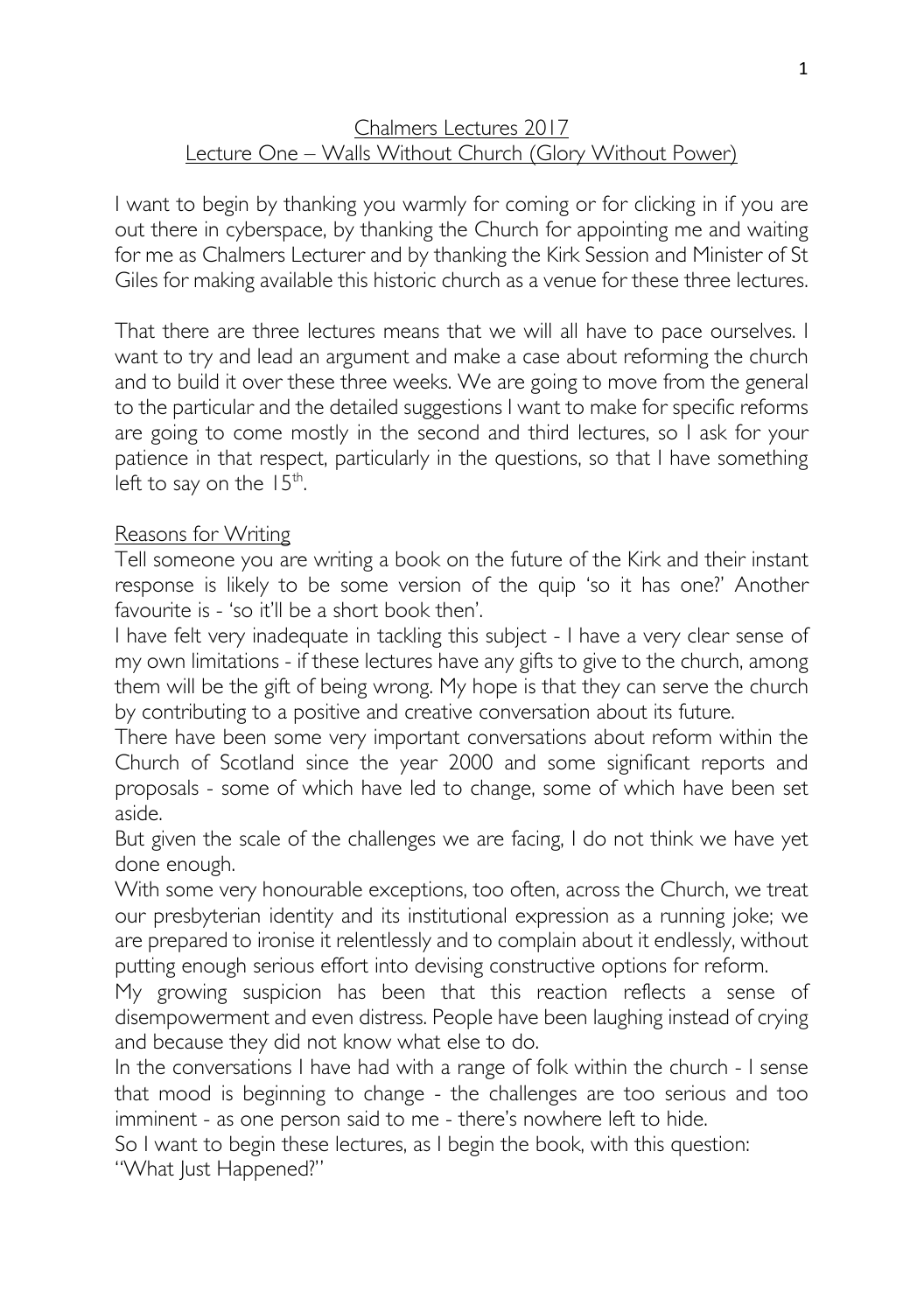### What Just Happened?

There are two simple answers to that question, both of which are also very challenging and complicated, when we begin to unpack them.



and *Secularisation* Happened.

### DECLINE happened

Table 1 sets out the turning point and the onset of decline in membership from this mid century peak:

Table 1. Church of Scotland Membership1950-2016

| YEAR | Membership   |
|------|--------------|
| 1950 | 1,271,247    |
| 1956 | $1,319,574*$ |
| 1960 | 1,301,280    |
| 1970 | 1,154,211    |
| 1980 | 953933       |
| 1990 | 786,787      |
| 2000 | 607,712      |
| 2010 | 445,646      |
| 2011 | 432343       |
| 2012 | 413488       |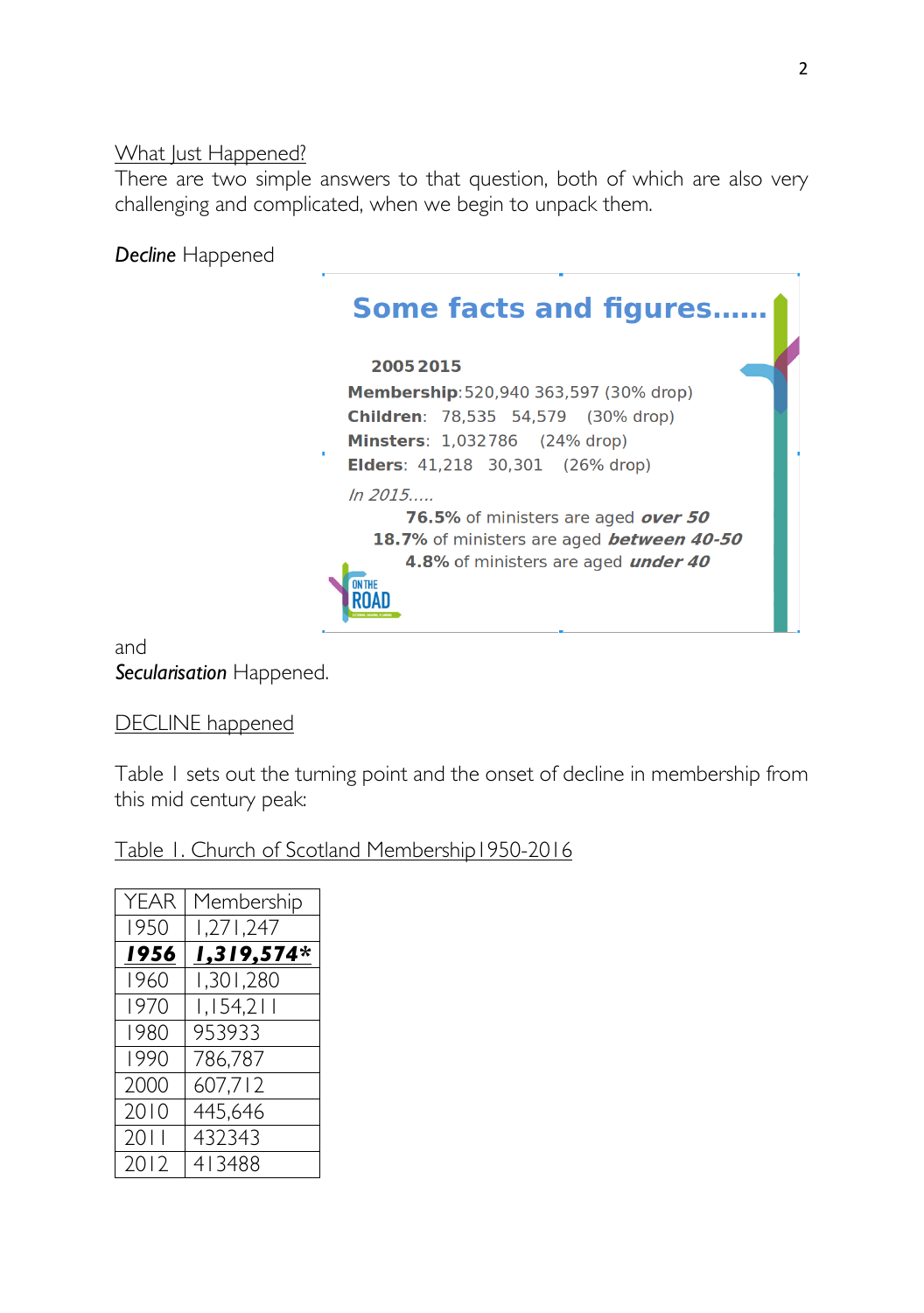| 2013 | 398,389 |
|------|---------|
| 2014 | 363,000 |
| 2015 | 352.912 |

The Church of Scotland reached a peak of membership in 1956, when it registered 1,319,574 members - in 2015 the membership stood at 352,912.

At the current rate of decline, by 2020, we will have lost around a million members since 1956.

Between 2005 and 2015 there was a 30% drop in membership which meant that we declined faster than any other major denomination in the UK. The Church of Scotland has lost the equivalent of an average sized congregation each week for the last ten years.<sup>1</sup>

In that same decade up to 2015, there was a 30% drop in children, a 24% drop in ministers and a 26% drop in elders. As things stand more than 75% of our ministers, of which I am one, are aged over 50 - 95% are aged over 40. These are grim statistics.

Tracing the pattern of decline which set in from the early 1960s is not just a statistical and a sociological task, it is also a spiritual challenge for the Kirk. Not everywhere, but in most congregations, it has been a story of relentless decline. It is psychologically significant that most people in the Kirk, alongwith most ministers, are unlikely to have ever had the experience of being part of a growing congregation. It is sociologically and missiologically significant, that Church of Scotland membership is declining faster than that of any other major denomination in the UK.

### A Tale of Two Censuses

 

Questions on religion were only finally included in the UK Census in 2001. After the Census, the Church of Scotland was braced for results which would highlight its decline, but the numbers in 2001 were not nearly as bad as some had feared. More than two million Scots identified their religion as "Church of Scotland" in the Census returns, representing 42% of the population, while just 27.5% or 1.4 million said they had "no religion". While this represented a substantial decline from what the levels would have been in 1971 or 1981, it still bore witness to a prior Scotland, much of which had understood and felt itself to be culturally Presbyterian. However, when the results of the 2011 Census came out, with the Church again braced for bad news, as its own numbers continued to plummet, this time there was little comfort to be found. The number of those identifying as 'Church of Scotland' had fallen by 20% to just over 1.7 million, while the number of those identifying as having 'no religion' had risen by 38% to 1.94 million. It's known in the trade as the rise of the 'Nones'. Presbyterian Scotland - which was never all of Scotland - was not yet entirely gone, but it was

<sup>1</sup> The comparison was made to me by Rev Dr Fiona Tweedie, Statistics for Mission adviser to the Church of Scotland.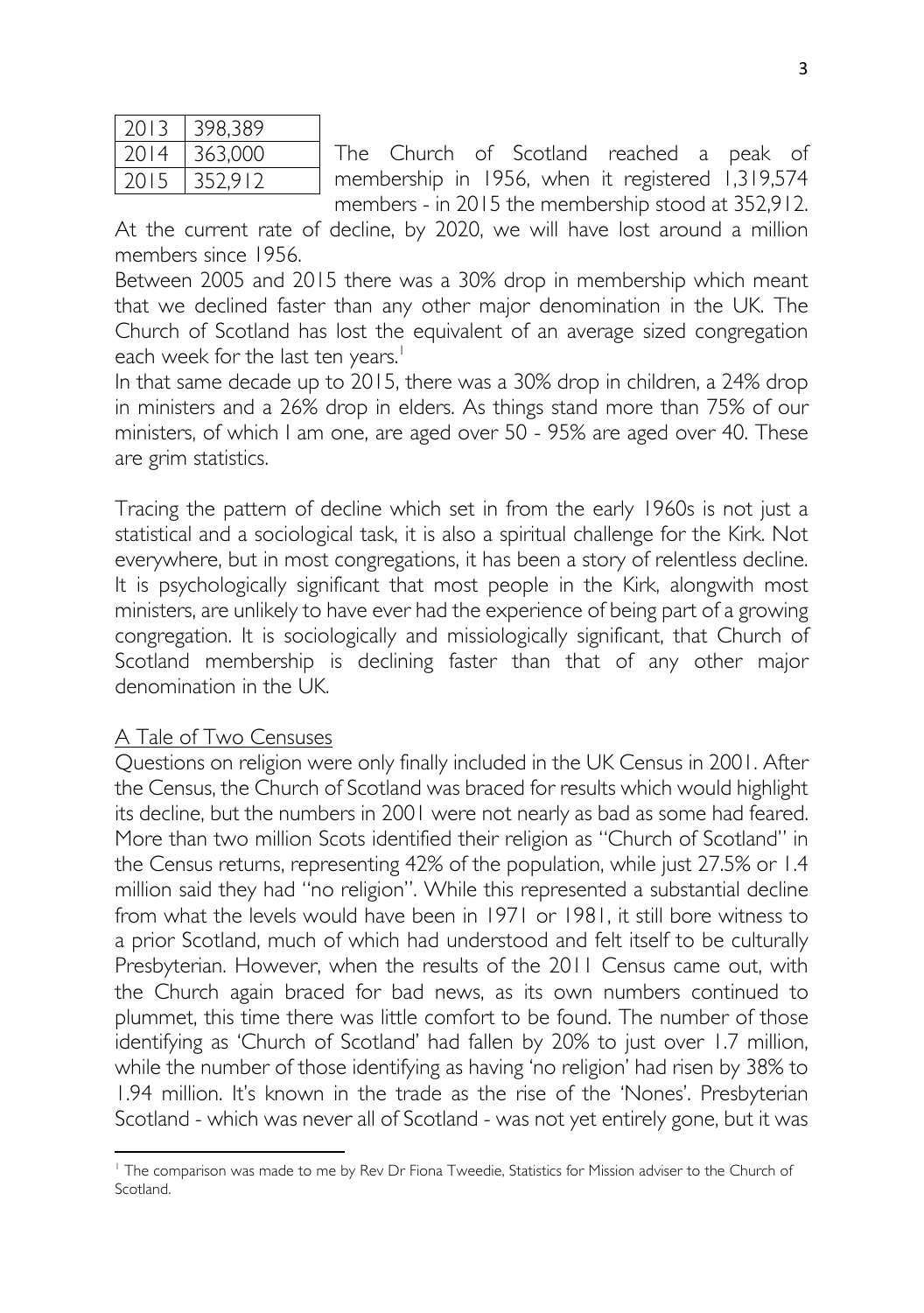fading fast. The Census, which perhaps functions best as a measure of a residual, cultural religiosity, was charting a rapid process of secularisation across Scotland and the Kirk was topping the charts for religious decline.

The question - what just happened? is intended to reflect a sense of shock, dismay and if you'll forgive the term, disbelief. I am not sure we have fully acknowledged the grief within the Kirk at how much has been lost - at how this has felt for those who have lived and ministered through these years. Nor have we properly begun to understand why the Church of Scotland has fared so badly in comparative terms.

As well as decline, the other answer to what just happened is that Secularisation happened

Classic theories of secularisation, as they emerged within the Western tradition of social science, held that a decline in the social significance of religion would be an inevitable accompaniment to the rise of modernity.

The predictions of most secularisation theorists until the 1990s were that institutional forms of Christianity, which had been powerful in Europe for over 1000 years, were now facing a relentless decline. In the 1990s, Scotland's own Callum Brown offered a postmodern challenge to the modernist determinism of classic secularisation theory - he argued for a more open account of religious change - but having redated it to the 1960s and linked its cause to issues of gender in Scottish society, he was clear that secularisation should from this point be understood as a powerful reality, that it was probably irreversible and that this was a very good thing too.

Scotland's former *makar* Liz Lochhead (b.1947) is an example of Callum Brown's generation of women who came of age in the mid 1960s and quickly left behind the Church of Scotland (where her father had been Elder and Session Clerk) - There were too many ways, Brown suggests, in which the Kirk did not seem to understand or resonate with their understanding of being a woman in a changing Scotland.<sup>2</sup>

Liz Lochhead's poem *The Offering* begins *"Never in a month of them would you go back./ Sunday, the late smell of bacon/then the hard small feeling of the offering in the mitten."*

  $<sup>2</sup>$  In conversation with her at Solas Festival in 2015, she told me her father had been Session Clerk</sup>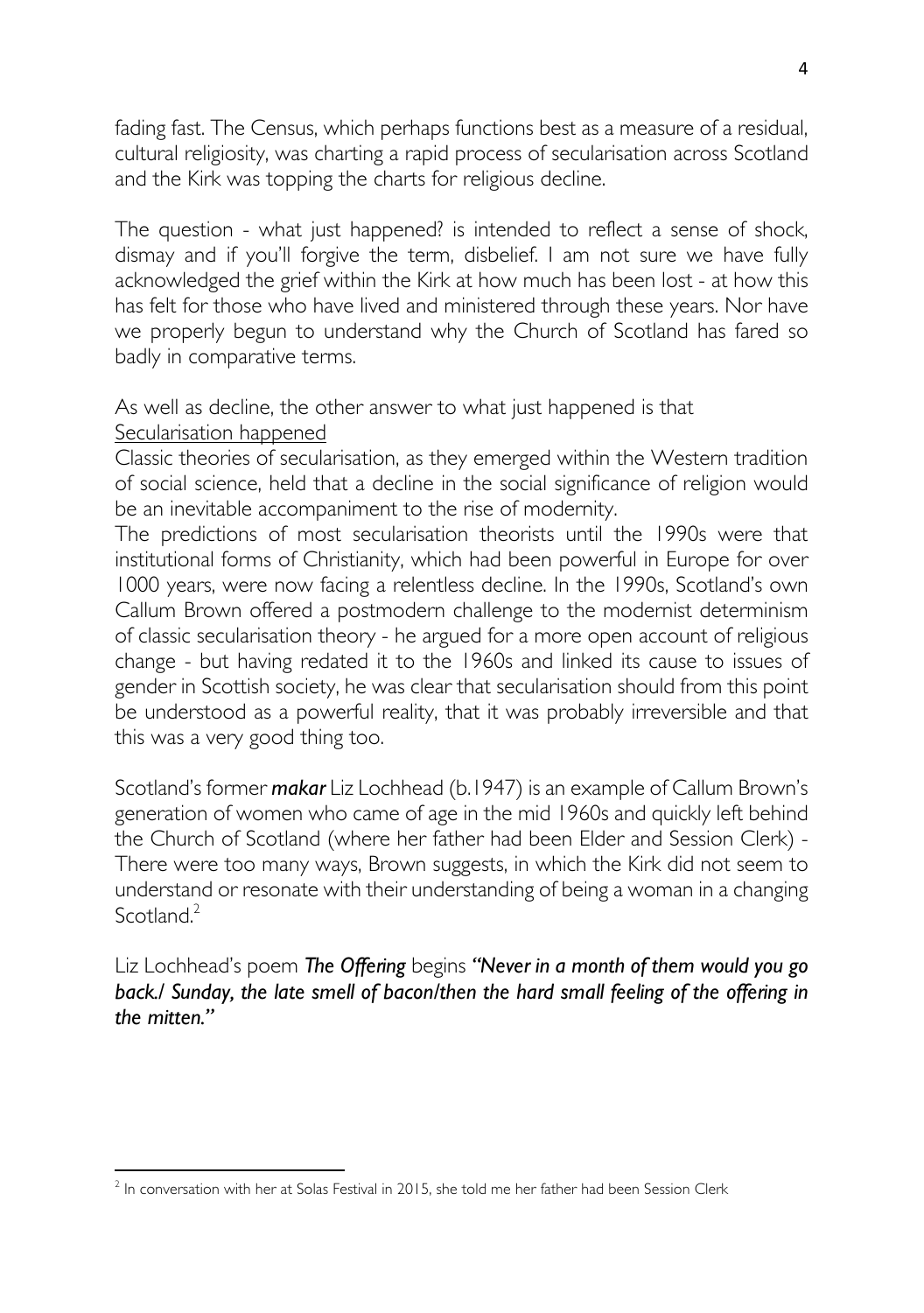It is one of a few post 1960 literary texts which are essential resources for understanding the decline of the Kirk in terms of what happened inside people's **psyches,** their hearts and minds.<sup>3</sup>

It would be rare if not impossible to find an academic working in this field, who did not believe that secularisation was a very real phenomenon across Western Europe. But there are different strands to how this is understood.

Some academics have questioned how secularisation relates to life beyond Europe. Christianity continues to grow as a global religion, as does Islam. Some areas of the world including parts of Eastern Europe, appear to have shown signs of desecularisation. North America and the USA in particular, despite also being an advanced capitalist society, continues to show much higher levels of religious participation than Europe. Although nones are on the rise there also...

Let me refer briefly to three other perspectives on secularisation.

The sociologist Grace Davie has drawn attention to the phenomenon of what she calls 'vicarious religion' across Europe - arguing that while religious participation is declining, religion is still valued by a silent majority, who want it to be there, while not wanting to have much to do with it. This raises questions about what happens to religiosity when secularisation takes place - does it disappear, does it simply evaporate, or does it go quiet, go dormant.

Paul Heelas and Linda Woodhead's influential study *The Spiritual Revolution* explored changing religious behaviours in the town of Kendal - drawing on philosopher Charles Taylor's theories of *subjectification* or a turn to the subject/to the self in Western culture. The classic example here is the person who says "I'm not religious but I see myself as a spiritual person". The search for authentic ways of being a self, of being ourselves - is seen as driving what people do with religion and how they do it. What they call the holistic milieu - a constellation of spaces and practices for developing body, mind and spirit - is growing in response to this search, particularly among women over 40. Where churches were growing, they suggested it was most often where they offered vividly experiential and self-involving ways to practice Christianity and particularly where this also brought with it a sense of belonging to a distinctive community. Those least likely to attract people were congregations offering an inherited, external moral code, but lacking distinctive social identity and heightened personal experience.

<sup>3</sup> Text is in *Dreaming Frankenstein: and Collected Poems 1967-*84, Birlinn May 2011. For a brief critical commentary on 'The Offering' see *Liz Lochhead's Voices*, ed. Robert Crawford and Anne Varty, EUP, Edinburgh, 1993, pp71-2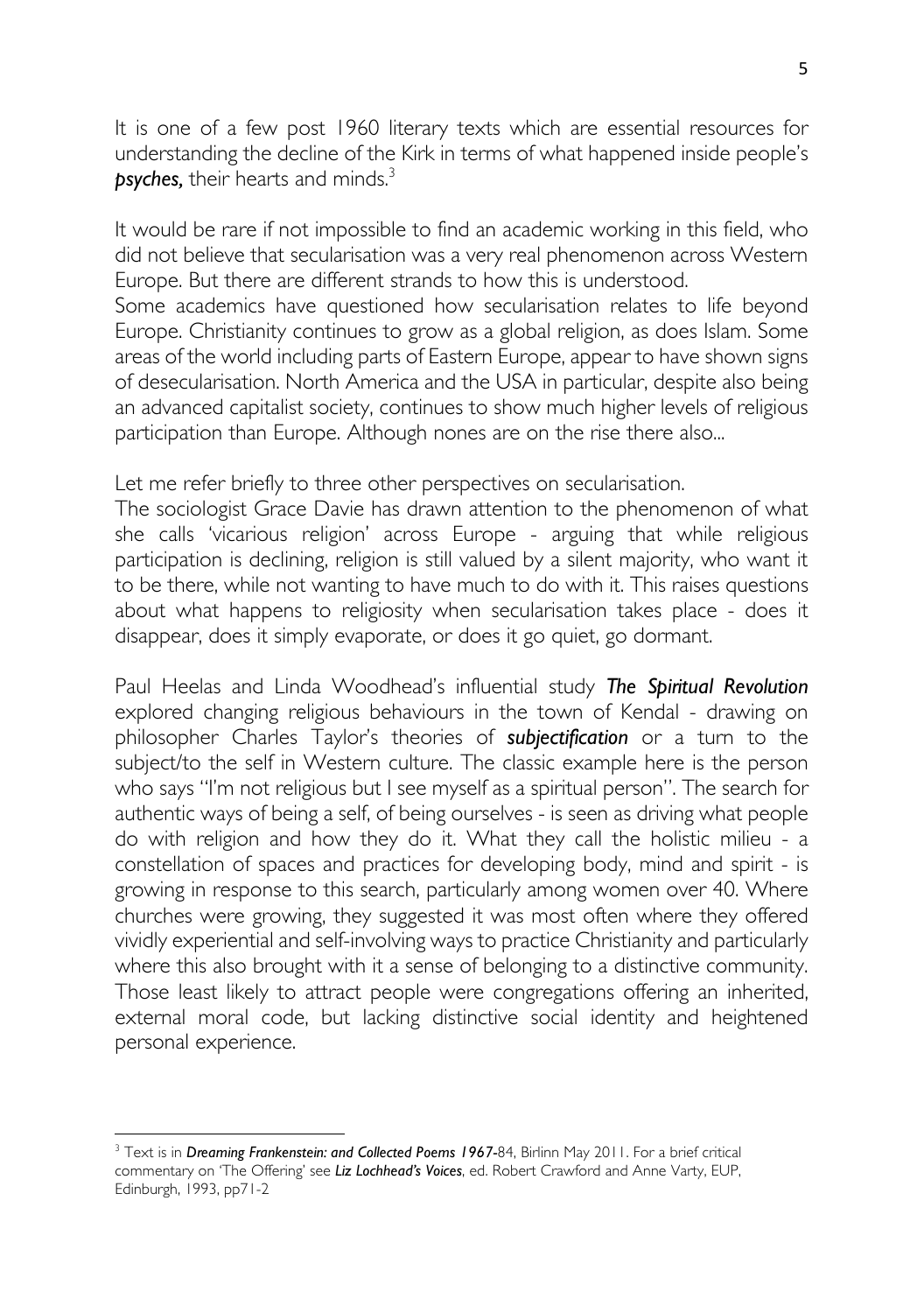Canadian philosopher Charles Taylor, in his 2007 book *A Secular Age* offers a profound and subtle account of secularisation, in which he describes how the ways we imagine and experience the world have changed over the past 500 years - from an instinctive and immediate awareness of spirituality, to a more distant, buffered and sceptical experience of the world. As someone sympathetic to faith, Taylor describes a range of different ways in which human beings now imagine, pursue and experience what he calls 'fullness'.

"Our age" he claims "is very far from settling in to a comfortable unbelief."4 Taylor suggests that as secularisation advances within Western societies, we may reach a kind of fragile equilibrium, which is capable of tipping in different directions. In some societies, he believes there may still be further movement towards a more secular outlook, with increasing numbers of people identifying religion as a problem and gravitating towards what he calls a self-contained, "immanentist" view of life.<sup>5</sup> However, Taylor also offers a distinctive reading of 'secularisation and its discontents<sup>16</sup>, suggesting that in the  $21<sup>st</sup>$  century, the most secular societies may find that "many young people will begin again to explore beyond the boundaries" of a "waste land" of immanence. In these societies, blaming what has become a relatively weak religious domain for human ills will seem increasingly implausible. Not only that, the record and capacities of a now dominant humanism and secularism for meeting human aspirations to "fullness" of life will be increasingly questioned.7 Those of us living in the most secularised societies in the world may find that beyond the post-Christendom period we are currently living through, we may be about to experience, even if this happens patchily across Europe, a post-secular and post-atheist phase in our culture.<sup>8</sup> This, we should note, would not be the same as a revival of religion, although it might create conditions favourable to that. In the first instance, it would represent a feeling, a z*eitgeist* or cultural mood, in which secularism and atheism no longer felt like progressive forces, which had the cultural winds in their sails, but were themselves the object of increasing critique, scepticism and disillusionment.

What just happened? well decline happened and is still happening... secularisation happened and is still happening…

but what comes next - and what should we do about it?

<sup>4</sup> Taylor 2007, 727

<sup>&</sup>lt;sup>5</sup> Taylor 2007, 770

<sup>6</sup> The phrase, a punning paraphrase of Freud's 1929 book *Civilisation and its Discontents*, has been used by multiple authors, so no single attribution seems possible.

<sup>7</sup> See James K.A. Smith's 2014 book *How (Not) To Be Secular - Reading Charles Taylor*, Grand Rapids, Eerdmans, 2014.

<sup>&</sup>lt;sup>8</sup> The ideas explored here are on the borderlands between sociology of religion, prophetic spirituality, and missiology and need to be held within an overarching understanding of divine providence. There is no claim of inevitability and no claim that technique or strategy can secure outcomes.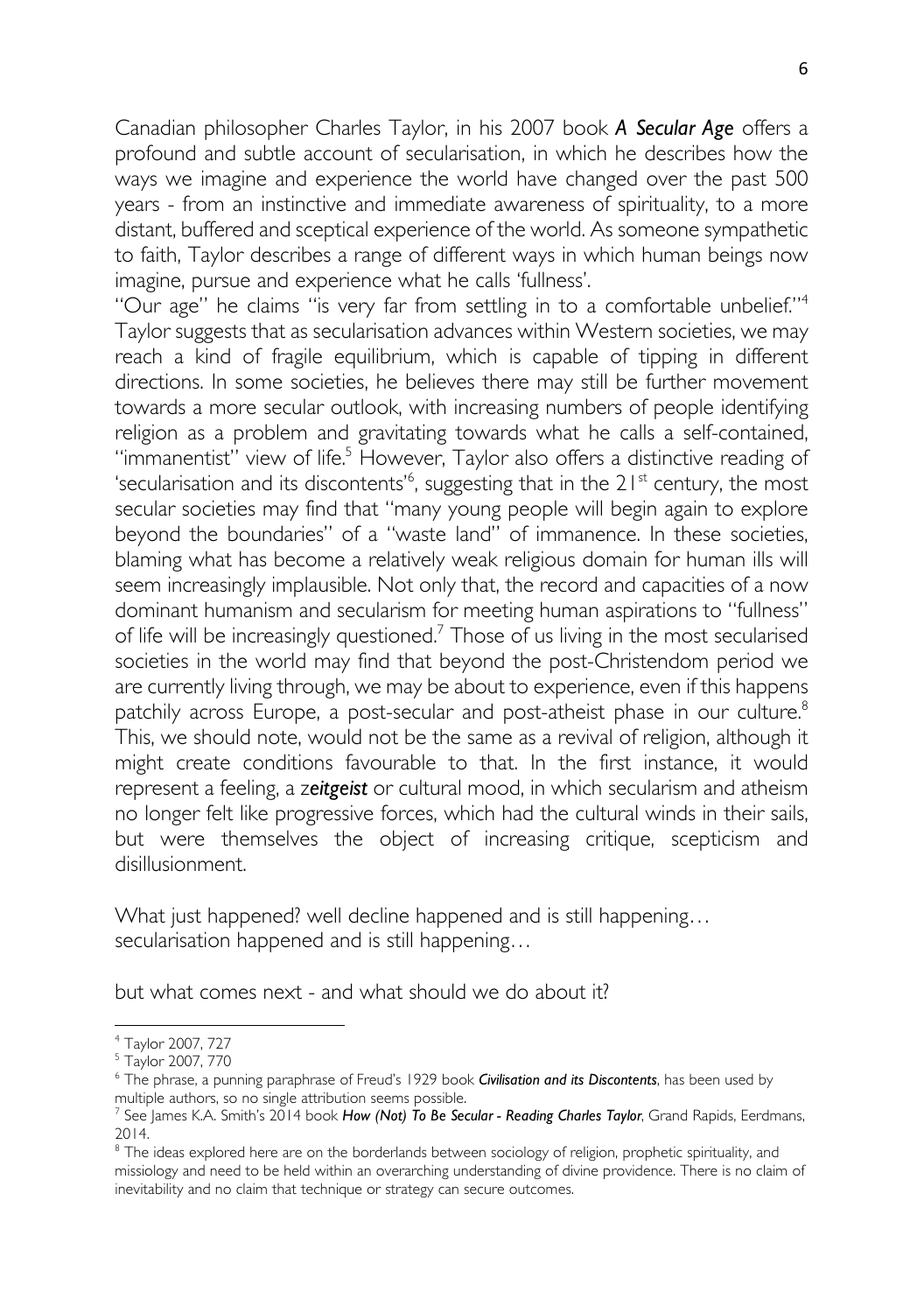I want to suggest that there are four great tasks in front of the Church of Scotland today:

- 1. Spiritual Renewal listening and responding to God
- 2. Liturgical Renewal remaking the public worship of the church
- 3. Missional Refocusing committing ourselves to a holistic theology of mission
- 4. Institutional Reform reshaping and restructuring our institutional life

In these three lectures, I am going to be focusing on the third and fourth of these - so I will say very little in particular about Liturgical Renewal - I have written on that before and I hope to do so again.

## 1. Spiritual Renewal

I am not going to say much on this - but I want to say something. I believe there are others in coming months and years, who will write more insightfully than I can, on the call to spiritual renewal. I am expecting that a few people, not all of them well adjusted, will write or e-mail to scold me for paying attention to polity and structures when what the church really needs, is thoroughgoing repentance and renewed devotion to prayer and scripture. I am the last person to discourage either repentance or prayer or scripture reading and I am sure both I and many of you are in great and continuing need of them. My plea to such people would be that we do not need to see such prescriptions as alternatives to the kinds of refocusing and reform I am going to devote these lectures to.

So let me simply say this. I fully believe that unless the Lord builds the house, they labour in vain that build it. The Church of Scotland as part of the one, holy, catholic and apostolic church, lives only by the grace and power of God, our Maker and our Redeemer. We live and die, we stand or fall by our faith in the Lord Jesus Christ, the incarnate Word of God, crucified, risen and ascended - the Saviour of the World - who was before us in the beginning with God and as God - who calls us to follow him in the present - who awaits us at the end - when the kingdoms of this world become the kingdom of our God and of the Christ.

As the body of Christ, we live by and through the work of the life-giving Holy Spirit.

As a Christian, I believe that the fullness of life which Charles Taylor speaks of, which people in Scotland long for and strive for, is to be found in knowing this one, true, triune God and Jesus Christ, the one sent to us because God so loved the world.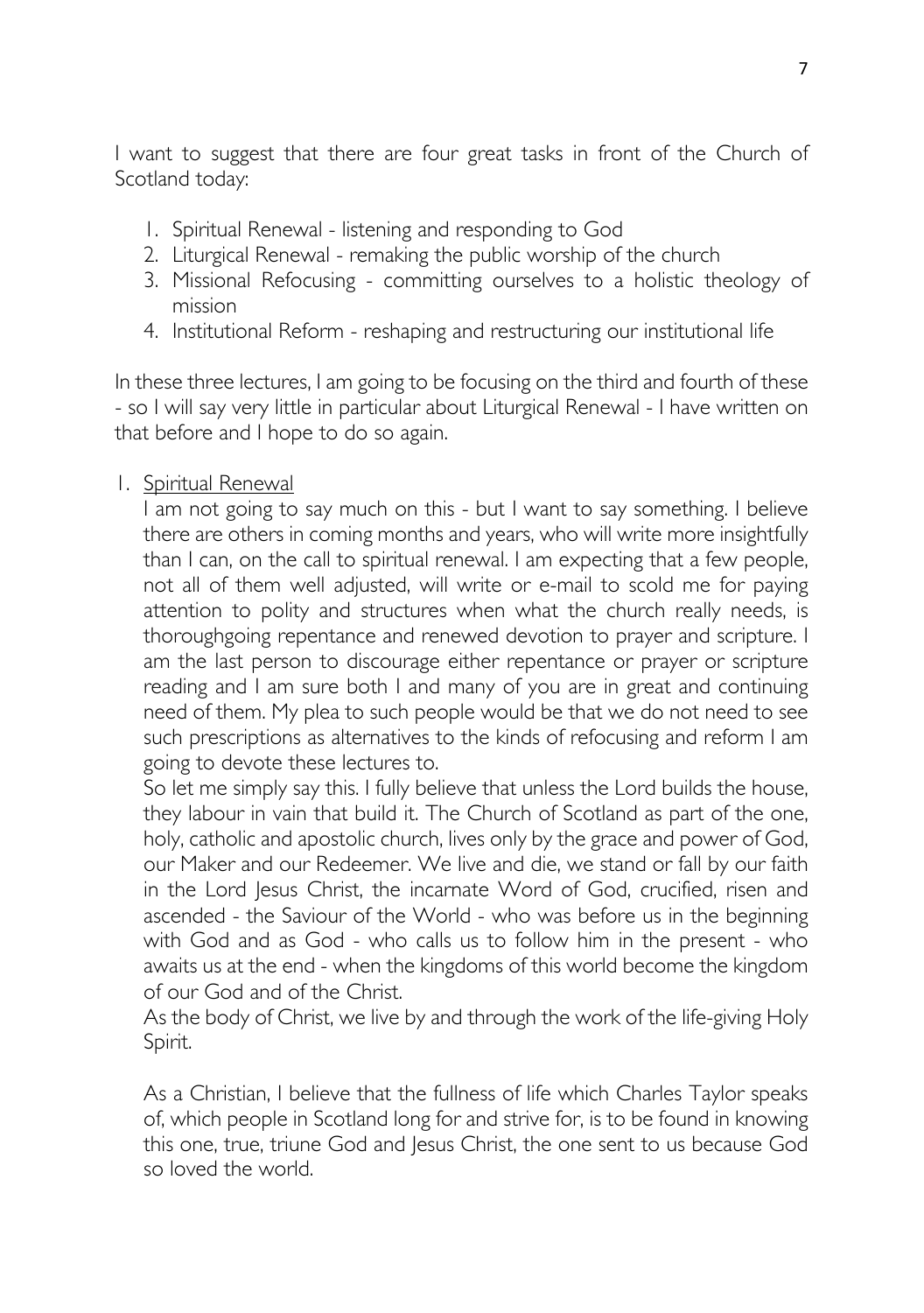I believe that a true spiritual renewal involves a holistic renewal of our Christian witness. Which is why we need to test the spirits, when people want to talk of revival or renewal. It is not true revival if people are anguished about micro ethics, but shed no tears over macro ethics. If they care about temperance, but not about Trident. It is not true revival if men lament their lust for women, but not their sexism. It is not true revival if people speak in strange tongues, but do not speak out against injustice and speak up for the poor. It is not true revival if people throw their fiddles on the fire - if they create an unbridgeable cultural gap between ceilidh and congregation. It is not a true spiritual renewal if it makes us less human, less alive, less loving, less merciful, less open to art and beauty and sensuality and life.

I can already sense some people out there reaching for the green ink… Everything does depend upon the prayer - Come Holy Spirit.

#### 2. Liturgical Renewal

I will say even less about liturgical renewal. Just this - that in a broad church, I believe it will take different forms. For some it will come through classical music and finely crafted liturgy, for some it will come through Messy Church and Matt Redman, for some it will come through a renewal of intense and passionate expository preaching, for some it will come through exploring gifts of the Spirit, for others it will come through a recovery of ancient spiritual practices. For some it will come through Rend Collective for others it will come through the Iona Community. We are a diverse church - God's tastes are wider than mine. As a Reformed Church, what all of these should share is a deep attentiveness to scripture, to hearing God's Word - and what I dare to hope they also share, is a more frequent celebration of the Lord's Supper. When that renewal comes, it will move us on from the dull mediocrity of middle of the road traditionalism, from joyless formalism, from trite pietism, from funereal communions, from boring sermons, from musical snobbery, from liturgical correctness, from liturgical sloppiness, from evangelical privatisation of the gospel, from the liberal progressivist reduction of the gospel to social ethics… I could go on.. but I won't. That's another lecture, another book, another rant…

#### 3. Missional Refocusing

The third task confronting us in the Kirk, I want to call a missional refocusing. In becoming more vivid and life-affirming, our spirituality and our worship will bear witness to a new ecumenical consensus about mission. Lesslie Newbigin wrote of his hopes for such a theological consensus in the 1950s, which was then overtaken by a period of polarisation between liberals infatuated with religionless Christianity, who virtually equated mission with humanisation and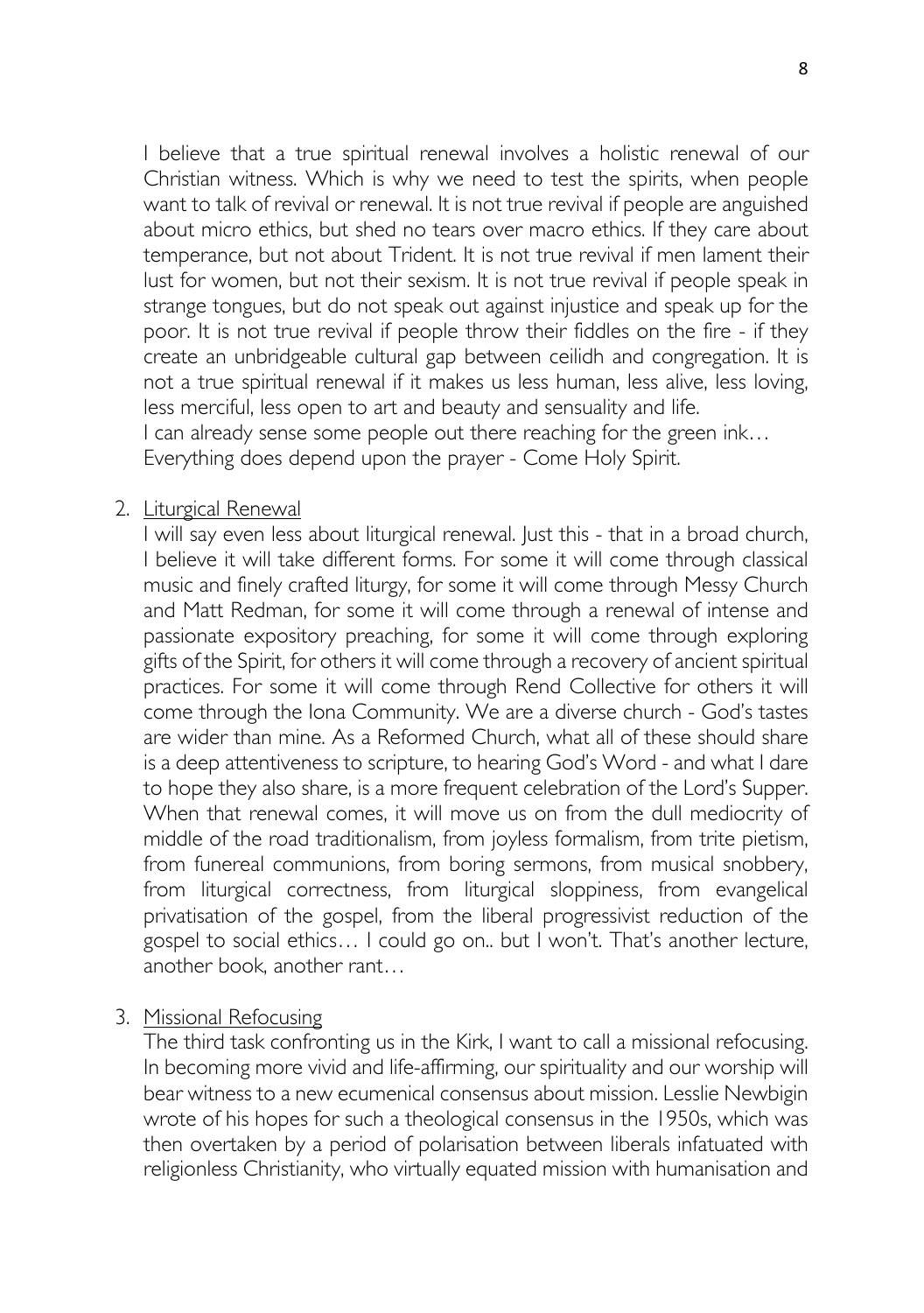social progress and evangelicals who craved a tighter focus on evangelism and personal salvation. Here in Scotland, where that consensus had animated initiatives like *Tell Scotland*, the subsequent divergence pulled people apart. Newbigin's return to the UK in the 1980s was one catalyst in the emergence of a new consensus from the 1990s onwards, of which David Bosch's book *Transforming Mission* was a key marker. The theological lens through which this was focused, was the idea of the *missio dei* - the mission of God. There are often quoted definitions of this from Jurgen Moltmann and from James Torrance - the most succinct is perhaps Tim Dearborn's formulation: "It is not the church of God which has a mission, it is the mission of God which has a church". Mission begins in the heart of God, there is mission Bosch says, because God loves the world. The *missio dei* enables a postcolonial understanding of mission, no longer something done by the sending churches of the North to the global South, we are all the objects of mission before we are ever its subjects.

The *missio dei* offers an overarching vision of the work of God in creation and redemption, of the life of the world in all its dimensions, called to be reconciled to God-in-Christ, through the renewing and life-giving work of the Spirit. And the mission of God has a church. The words of the risen Christ in John 20:21 reveal the dynamic at work: 'as the Father has sent me so I send you'. This is the word which incorporates disciples into the *missio dei*, which confirms and ordains the church as the church apostolic.<sup>9</sup>

In seeking the consensus which Newbigin and Bosch pointed us to, we can also see convergence today between the the Lausanne Movement's 2011 **Cape Town Commitment<sup>10</sup>** and the World Council of Churches 2013 statement on Mission and Evangelism, *Together Towards Life*. <sup>11</sup> There are still some significant differences of emphasis between the two documents, but there is also an important degree of common ground - a common ground which I believe would be affirmed by the mainstream opinion of at least two thirds of the Kirk today. I am open to being shown a better formulation if you have one, but I value the strength and clarity of the Anglican Communion's *Five Marks of Mission*:

<sup>9</sup> see also John Flett, *Apostolicity*, Downers Grove, Ill. IVP, 2016

<sup>&</sup>lt;sup>10</sup> For the text of the Lausanne Movement's 2011 Cape Town Commitment (agreed by the 2010 Cape Town conference) see https://www.lausanne.org/content/ctc/ctcommitment

<sup>11</sup> http://www.churchofscotland.org.uk/\_\_data/assets/pdf\_file/0008/20699/Mission\_statement.pdf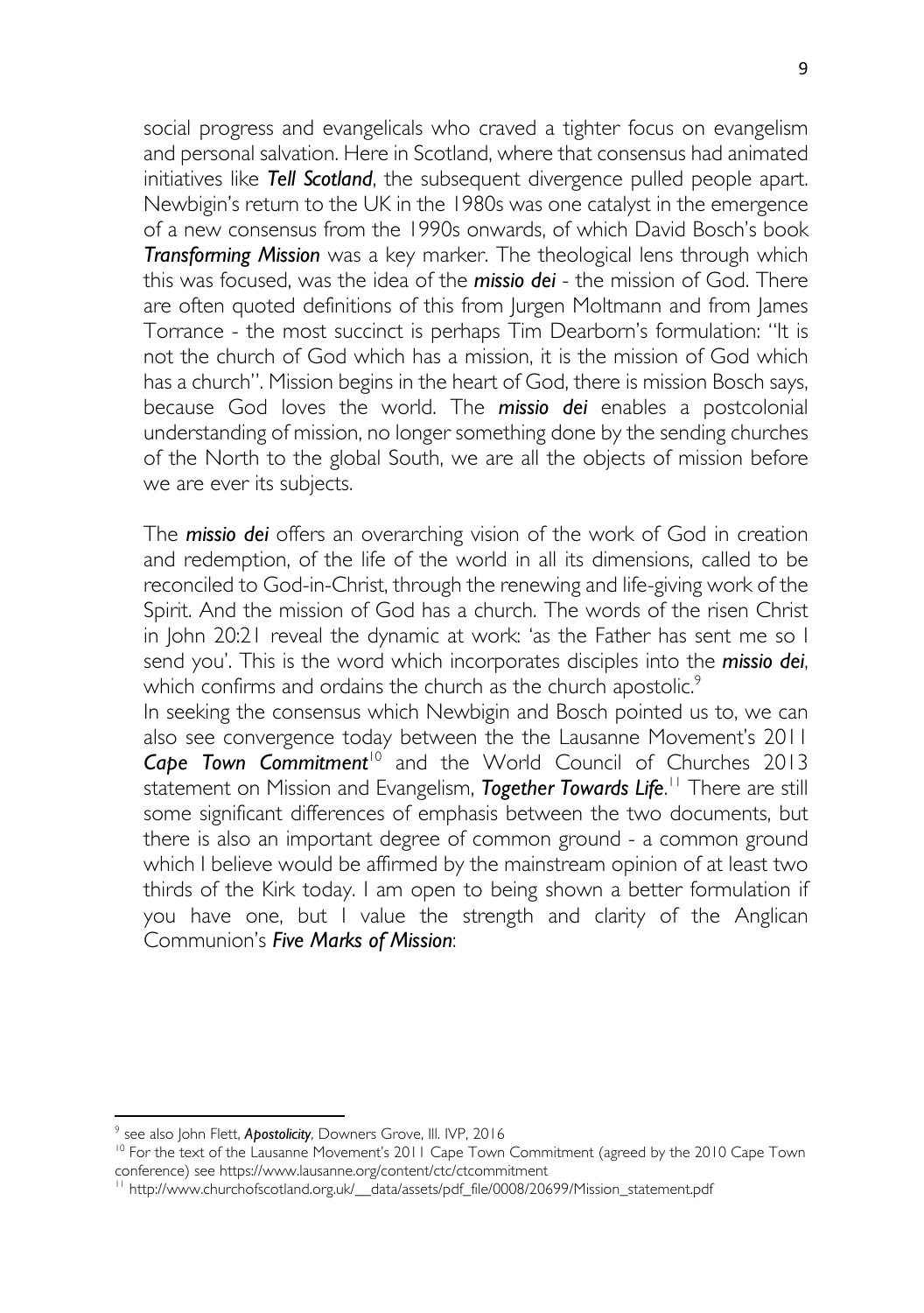*The Five Marks of Mission* are:

- To proclaim the Good News of the Kingdom
- To teach, baptise and nurture new believers
- To respond to human need by loving service
- To transform unjust structures of society, to challenge violence of every kind and pursue peace and reconciliation
- To strive to safeguard the integrity of creation, and sustain and renew the life of the earth

This is the kind of full-spectrum lens which I believe we need to refocus the life and work of the Church of Scotland. It calls evangelicals beyond individualism to social and ecological ethics. It reminds liberals of the importance of evangelism and discipleship. It is succinct and memorable enough to use in Christian education and catechising. It reflects what David Bosch called an "emerging, ecumenical, missionary paradigm".<sup>12</sup> It is a vision of mission which could unite the church and inspire the church. If we can find ways to improve the five marks without spoiling them, or alienating one another, we can do that as well.

This is the key insight which I think can be the star which guides us on the next stage of the Kirk's journey - it is not my insight - it is an emerging consensus across many churches today - especially those like ourselves, which need to reimagine our calling in the face of decline and secularisation. Missiology frames ecclesiology which frames ministry.

# 4. Institutional Reform

The final task confronting the Church of Scotland is the task of institutional reform. Reform which is shaped by the missional refocusing of the church's life.

I want to begin here by thinking about two inheritances which have shaped the Church of Scotland, the traditions of Reformed theology and the traditions of Presbyterian polity or governance.

In 2017, the year in which we mark the  $500<sup>th</sup>$  anniversary of Luther's Wittenberg theses, we recall Luther's reforming restatement of the *notae ecclesiae* - the marks of the church - the true preaching of the Word of God and the right administration of the sacraments - to which was added in the Scots Confession, a third mark of: ecclesiastical discipline, uprightly administered.

 <sup>12</sup> Bosch 1991, 368ff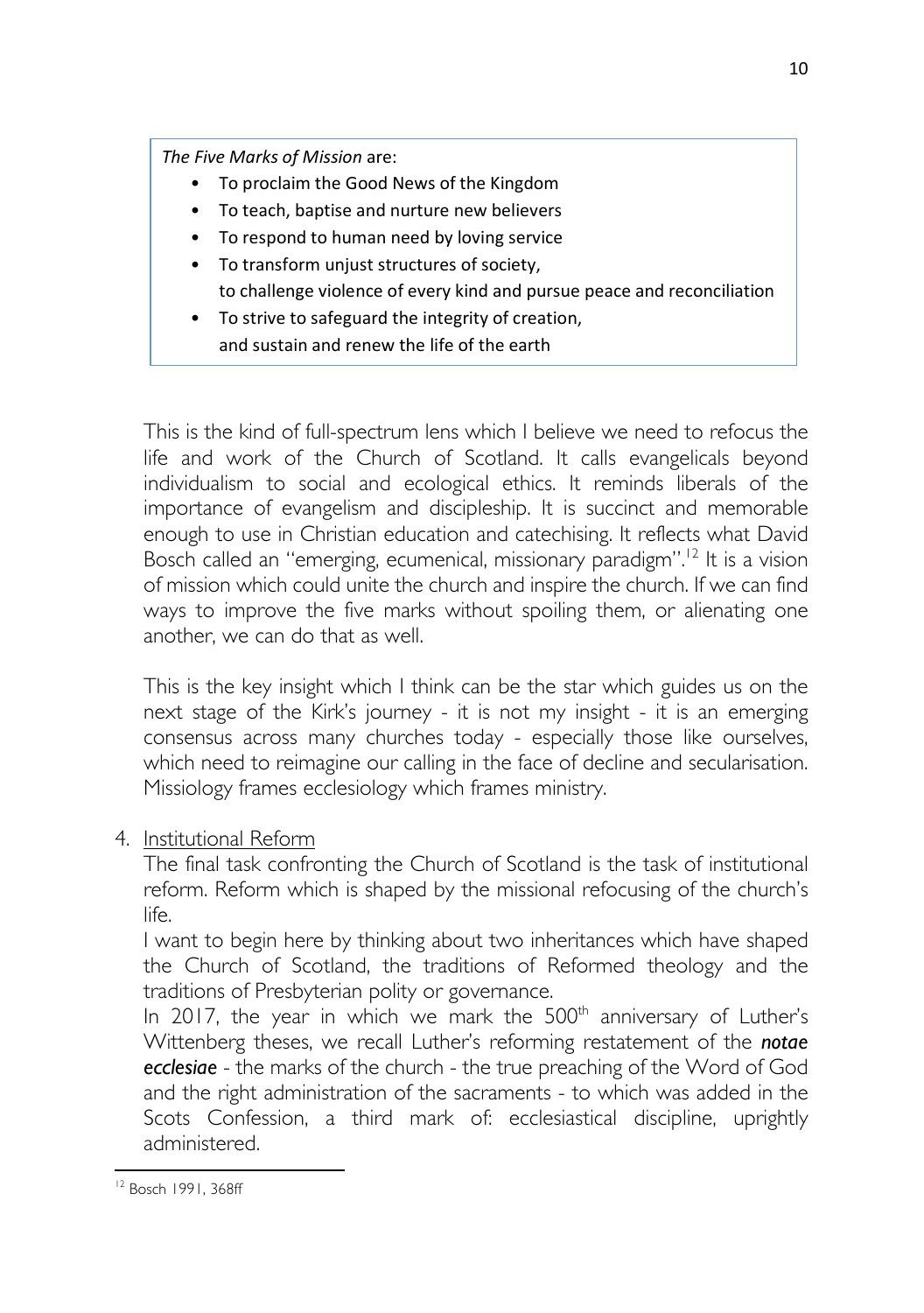The reception of the reformed tradition in Scotland, led the church through a series of struggles, some of them bloody, to affirm that its government was Presbyterian.

In this last section of the lecture. I want to reflect on the inheritance of Presbyterianism - on its gifts and graces, its shadows and deficits and its promise for the future.

Presbyterianism is, in essence, a system of church government - although, when we see that is has taken subtly and markedly different forms in different places and times, we might find that we need to talk about presbyterianisms. Ours is not the only game in town, nor I will argue, should it rest on the conceit that it is 'the original and best'.

Although technically it is only a form of polity, in reality it has been more than that and it has birthed more than that within Scottish culture. It has acquired an ethos, a spirituality - a cultural persona - it has become a brand.

If we are going to reform it - we need to reclaim it and re-evaluate it and rethink it.

Donald MacLeod, former Principal of the Free Church of Scotland College in Edinburgh writes of the development of presbyterianism in Scotland:

John Knox, of course, set up no presbyteries, and this can easily lead to the conclusion that he was no Presbyterian. But Presbyterianism is not government by Presbyteries, but government by *presbyters*, and the essential principles of such a polity were already set in place by Calvin in Geneva. Here already it was perceived that the words *presbyters* and *bishops* referred to one and the same office; and here, too, it was laid down that churches must be governed not by one individual, but by a plurality of such presbyterbishops. There had to be a *presbyterion*: a college or council of presbyters, "which was in the church what a council is in a city." (Calvin, *Institutes*, IV.XI. 6). Hence the Scottish presbytery, the Genevan consistory and the Dutch classis.<sup>13</sup>

MacLeod identifies Alexander Henderson's *Notes on the Government and*  **Order of the Church of Scotland**, published in 1641, as "the best succinct exposition of Scottish Presbyterianism". In particular, he is drawn to what he calls Henderson's brilliant summary of the genius of presbyterian polity; that it offers "*superiority without tyranny, parity without confusion, subjection without slavery".14*

<sup>&</sup>lt;sup>13</sup> Article on Donald MacLeod's website, published April 6 2015; http://www.donaldmacleod.org/?p=483

<sup>&</sup>lt;sup>14</sup> op cit. - quotation from Alexander Henderson's 1641 Notes on the Government and Order of the Church of *Scotland*, via www.freescotcoll.ac.uk/images/files/Classics/Hendersongovernmentandchurchorder.pdf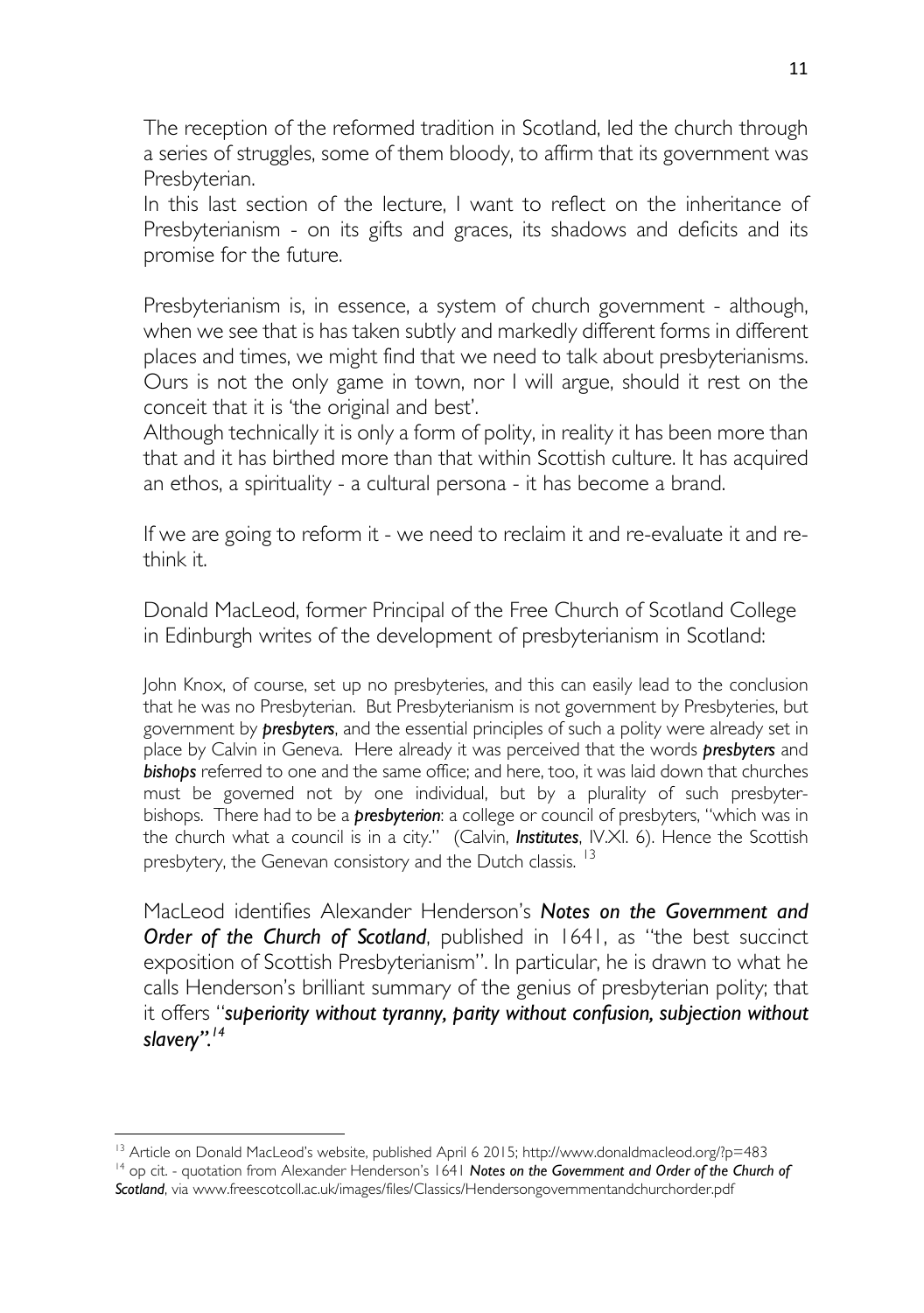Presbyterian governance is built around a tiered, hierarchical system of courts and councils, which is designed to offer this "superiority without tyranny". In addressing this, it addresses a perennial political problem, which is not so different in form, whether it is within the church or within wider civil and political society: how to unite, represent and involve people in governance.

Marianne Wolfe puts it succinctly: "Each governing body makes its decisions by majority vote, the representatives of the larger part of the church having the power of review over governing bodies representing a smaller part of the church."<sup>15</sup> The weighting and calibration of the system has changed in different places and at different times, but these family resemblances have persisted. The power of review, is the presbyterian form of *episkope* or oversight, which is exercised communally by the courts and their representatives, not in a personal form by a bishop.

Because of the cultural critique of Presbyterianism which has grown up in Scotland - think of Alan Jackson: *'O Knox he was a bad man, he split the Scottish mind, one half he made cruel, the other half unkind'* or Tom Nairn, paraphrasing Diderot - *'Scotland will be reborn when the last Church of Scotland minister is strangled with the last copy of the Sunday Post*'. - references like Henderson's to 'the genius of presbyterian polity' have become rare things. We are more likely to encounter or maybe even to demonstrate a grumpy Monty Pythonesque - 'What did the Presbyterians ever do for us?'

So let me ask you - What did the Presbyterians ever do for us? - its not a rhetorical question…

If we ask the question seriously, we will find we get some very mixed answers. We will find ourselves with mixed feelings.

We will recover the memory that Presbyterianism was seen as subversive of monarchy and episcopacy and hierarchy - because it was.

We will recover the memory that Presbyterianism was a powerful political model which influenced the design of secular political systems and constitutions, not least, via John Witherspoon, the federal constitution of the USA.

We will recover the memory of a federal system, which aimed to represent diversity while maintaining unity, which created checks and balances to resist institutional bullying.

We will recover the memory of a parliamentary system - the attempt to create a place for hope out of the violence of  $16<sup>th</sup>$  and  $17<sup>th</sup>$  century societies

<sup>12</sup>

 <sup>15</sup> op cit. 283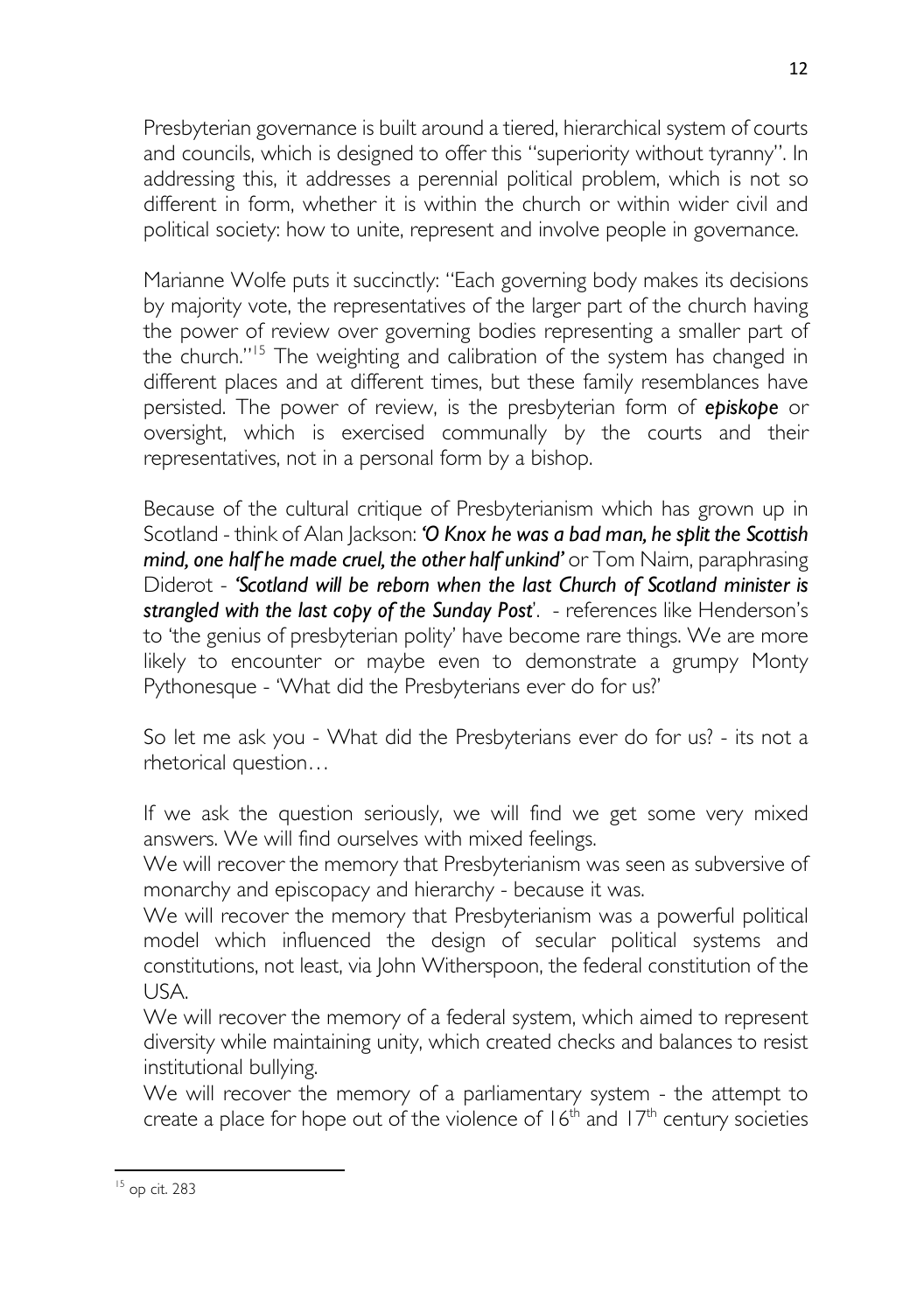- to create forums where talking and deliberation would be an alternative to violence and schism.

We will recover the memory of a law governed system - where rules could empower the weak and restrain the powerful - where people had a right to vote and learned to use it.

We will recover the memory of an assembly which from 1707-1999, functioned in some ways as a surrogate Scottish parliament.

If that seems like a rather romantic account of Presbyterianism, perhaps that is no bad thing. I have been reflecting this week on some of the cultural lessons from Brexit and the first days of a Trump presidency - If we have no love for our institutions, if we simply ironise and denigrate them, we will not value and maintain them and we will not have the patience or the heart to do the work of reforming them.

ON THE LESS ROMANTIC SIDE: if we ask what Presbyterianism did for us and for Scotland

We will also recover the memory of an institution whose governance was monopolised by men for 400 years

We will recover the memory of an institution whose desire for godly discipline too often became prurient and Pharisaical

We will recover the memory of an institution which at its worst approved statements which were racist and sectarian

We will recover the memory of an institution which could be punitive towards entitled rebels to the or the dissenters We will recover the memory of an institution which developed a cultural reputation for being formalist, miserabilist and Philistine.

(The phrase joyless Presbyterian comes to mind more easily than Presbyterian party planner.)

We will also recover the memory of an institution which contained elements of both representative democracy and participatory democracy, but in which the representative element has always been stronger. In his 1954 book, *Presbyterianism*, the Scottish scholar G.D. Henderson notes that "Calvin would have called his system aristocratic and representation does develop rather an aristocratic principle of government."16

And we will recover the memory of an institution which while it could empower people by asking a lot of their participation - could also exhaust and overwhelm them and come to seem remote from them, particularly as

 <sup>16</sup> Henderson 1954, 61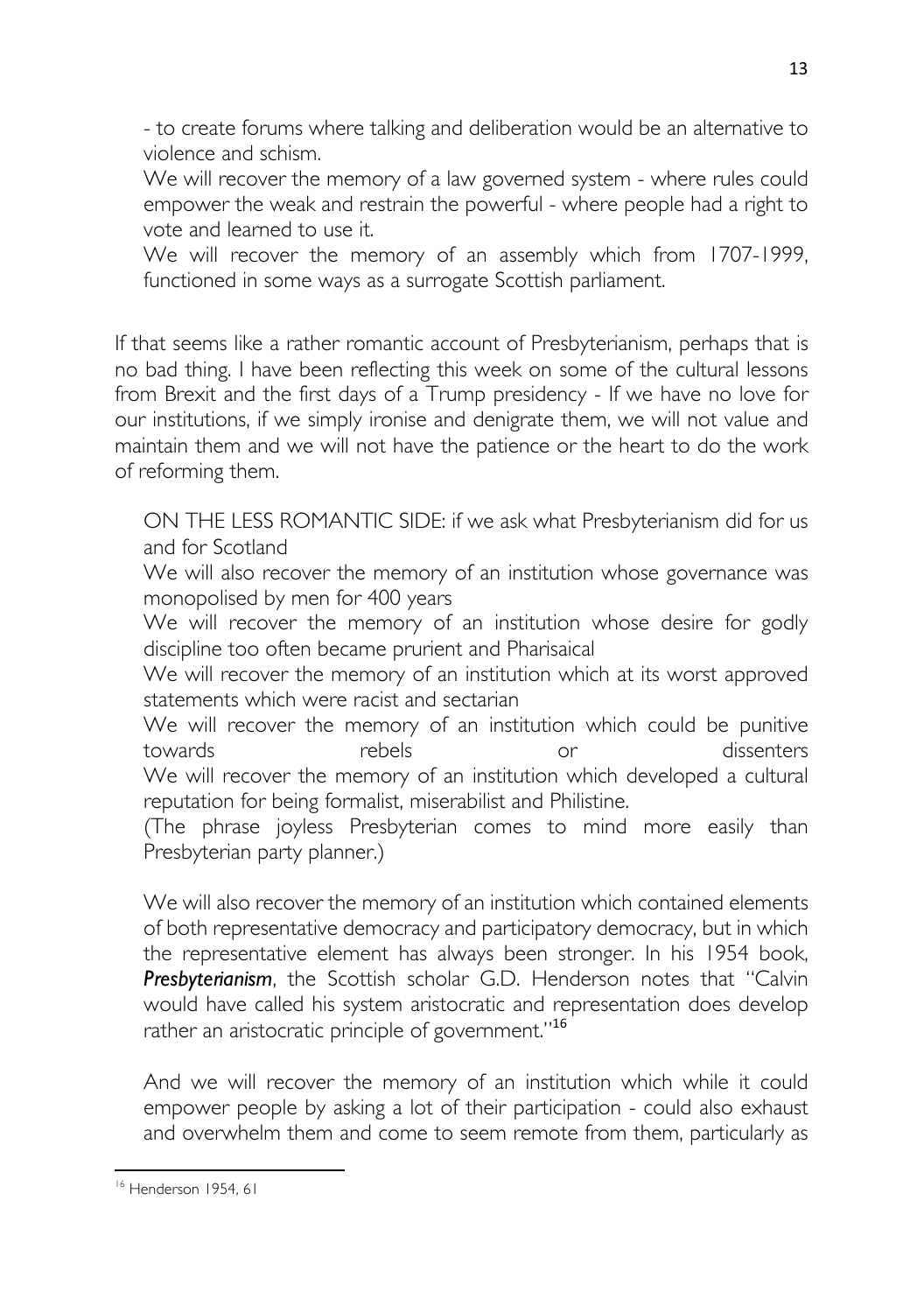its central bureaucracy began to grow from the middle of the  $19<sup>th</sup>$  century onwards - to quote Henderson again, "It may be that Presbyterianism asked too much and gave too little…"17

With an eye to thinking about reform, I want to finish by reflecting on those last two points:

If as Henderson, suggests, the elders and ministers, the presbyters were presbyterianism's aristocrats -

Perhaps the role of the congregation is one of the key deficits within the evolution of Scottish Presbyterianism. For too long, 'congregationalism' has been used as a kind of foil against which Presbyterians have defined their own polity. In the Church of Scotland, the 'aristocratic' character of traditional representative Presbyterianism has meant that a certain pride is taken in emphasising Cox's statement that "The Kirk Session is not answerable to the congregation but only to superior courts".18 Even today, on the floor of the General Assembly, a proposal may be effectively resisted on the grounds that it is taking us down the slippery slope to congregationalism. The downside to this way of defining presbyterianism is a failure to see the extent to which it has led to an overly negative construal of the role of the congregation and a reluctance to grant it any additional and significant powers. A failure perhaps to trust it with enough freedom or to give it enough responsibility.

My last point - relates to the remark, which I confess to having been haunted by since I read it - "It may be that Presbyterianism asked too much and gave too little."

Henderson makes the comment when discussing how in the USA, Presbyterianism was overtaken in the westward movement by the new frontier friendly traditions of the Baptists and Methodists - which seemed to give more in terms of experience and ask less in terms of bureaucracy.

So I end by wondering aloud about two things - people in Scotland today have embarked in increasing numbers upon an unprecedented cultural experiment the attempt to make sense of their lives without religion. Secularisation is built on the promise that we will find other ways to celebrate, to cope with suffering and death, to confront evil and to find meaning in the daily rhythms of life other ways apart from religion, which will bring us greater fullness of life. I am personally very doubtful about its ability to make good on that promise. So we should watch this space - this immanent frame.

 **<sup>17</sup>** Henderson 1954, 154

<sup>&</sup>lt;sup>18</sup> Cox, J. Practice and Procedure in the Church of Scotland, quoted in Wolfe & Pickford 1980, 35